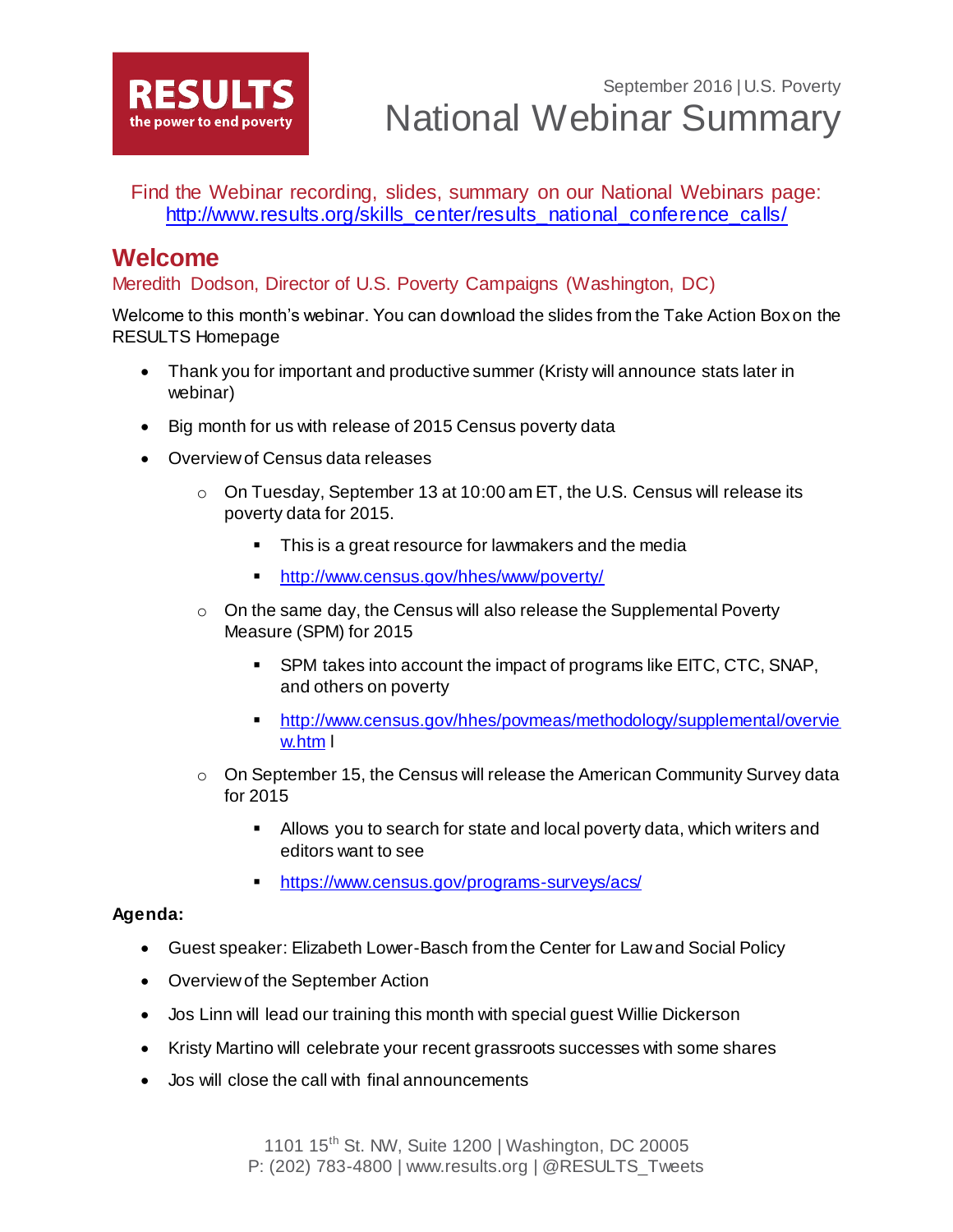# **Guest Speaker – Elizabeth Lower-Basch of CLASP**

Facilitated by Meredith Dodson

#### **Bio**

Elizabeth Lower-Basch is CLASP's policy coordinator and director of the income and work supports team. Her expertise is federal and state welfare (TANF) policy, other supports for lowincome working families (such as refundable tax credits), systems integration, and job quality. From 1996 to 2006, Ms. Lower-Basch worked for the Office of the Assistant Secretary for Planning and Evaluation at the U.S. Department of Health and Human Services. In this position, she was a lead welfare policy analyst, supporting legislative and regulatory processes and managing research projects. Ms. Lower-Basch received a Master of Public Policy from the Kennedy School of Government at Harvard University.

- 1. **Can you briefly explain what CLASP (Center for Law and Social Policy) is and what you do?**
	- National anti-poverty organization [\(www.clasp.org](http://www.clasp.org/))
	- Work at federal level and partner with others organizations at state and local level
	- Look at poverty through generational and racial/ethnic lenses

#### 2. **Generally, what is the state of poverty in the U.S., including child poverty?**

- The official poverty measure (OPM) is not perfect but it's good in that it has been tracked for 50 years
- OPM is based on the cost of food in the 1960s, which at the time was around 1/3 of a family's budget. They figured out that amount and multiplied it times 3 to come up with the measure.
- It serves as a benchmark for people; the bare-bones level for what it takes to meet basic needs
- Children are the poorest group in our society; working-age adults are in the middle, seniors at lowest rate of poverty b/c of Social Security
- Likes chart b/c shows dramatic drop in senior poverty b/c of public policy

#### 3. **Based on your expertise, what do you expect to see when the new poverty data comes out next week?**

- 2015 numbers will probably look a lot like last year, maybe a slightly better
- Last week, the Food and Nutrition Service released hunger data showing that food insecurity has dropped, which is good
- Children still the most likely to be poor and younger children tend to be poorer than older kids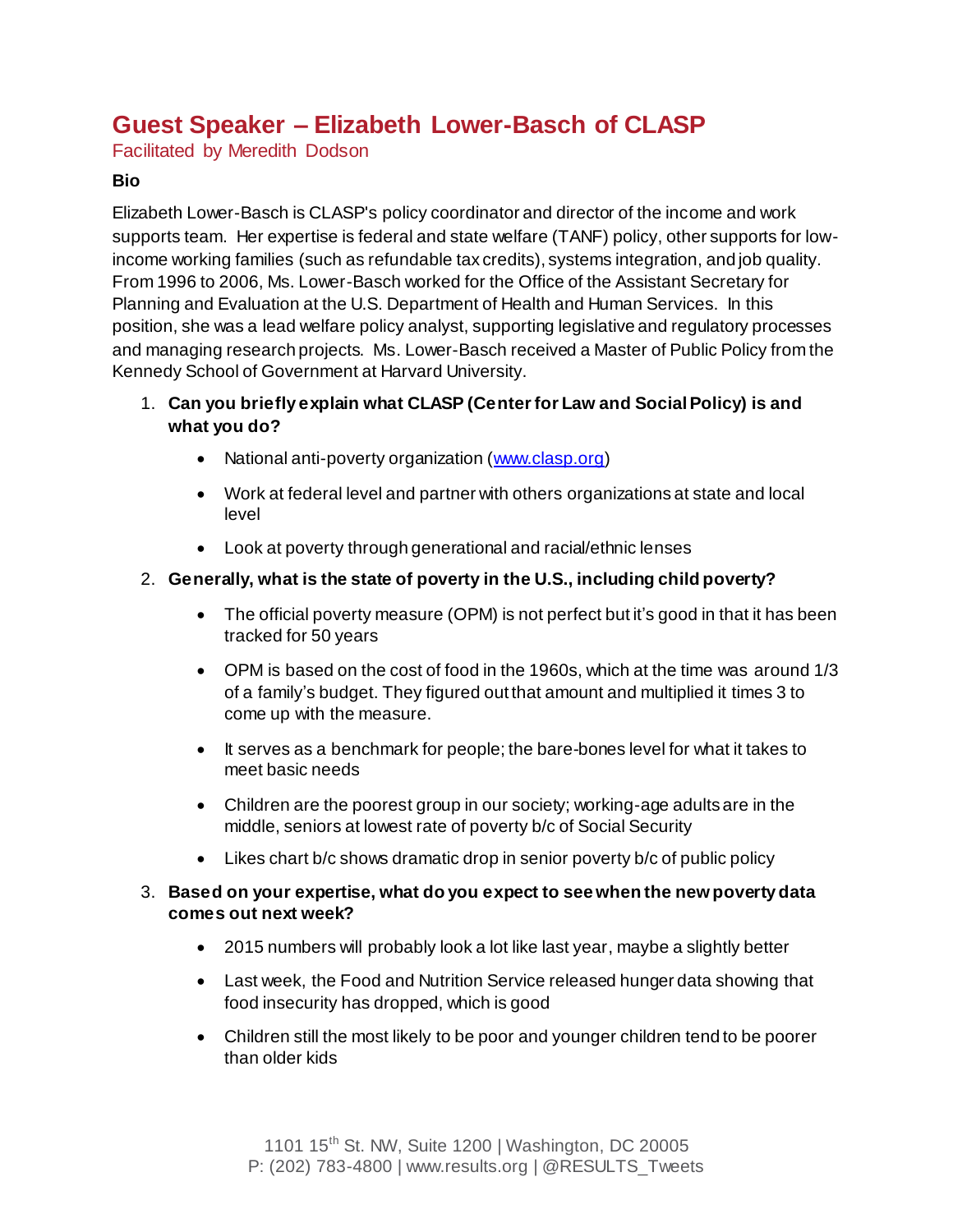- Racial poverty discrepancies are huge; African-Americans and Latinos as groups are generally poorer than whites
- 4. **In addition to the official poverty measure, the Census also releases the Supplemental Poverty Measure (SPM) which shows impact of safety nets, especially tax credits and SNAP. Too many times we hear that the safety net is not working. What is your response to those who say that?** 
	- Advantage of OPM is that is has tracked over time but the disadvantage is that it only tracks cash assistance (Social Security, welfare), so SNAP and EITC/CTC are not included
	- Slide 8 shows the impact of SNAP and EITC/CTC on children; also shows that TANF is not as effective
	- Hard to do long-term track using SPM since it's not that old but Center on Budget [and Policy Priorities \(CBPP\)](http://www.cbpp.org/research/poverty-and-inequality/be-wary-of-using-next-weeks-official-poverty-figures-to-assess-long) has done some work to try to compensate for that
- 5. **What do you think poverty in America would look like if these safety nets were not in place?**
	- If you look at official measure, child poverty has not moved very much but
	- Most supports are not reflected in the measure
	- Safety net has changed over time; plays bigger role now than it did when Census first started tracking poverty
- 6. **Jos Linn of RESULTS Kansas City: Does the OPM include unemployment insurance or is that only found in the SPM?**
	- The OPM does include unemployment insurance
- 7. **Bill Shickler of RESULTS DC: We use EITC/CTC/SNAP to show how they've been lifted out of poverty, who prepares that info?**
	- It is prepared by the Census bureau, via population survey done in April
	- CBPP also does their own version of this calculation
	- Meredith: Measure can be influenced by the time of the year; circumstances in the fall can be different than when they do the survey in April

#### 8. **Jeff Brosbe of RESULTS San Diego: Studies show that we should have at least a \$15/hr minimum wage, how would that affect poverty?**

- Would have a big impact but don't have the numbers
- Urban Institute has done some studies on it, especially impact on child poverty
- Also have to make sure people have jobs and enough hours
- MD: We need both MW and EITC, not either/or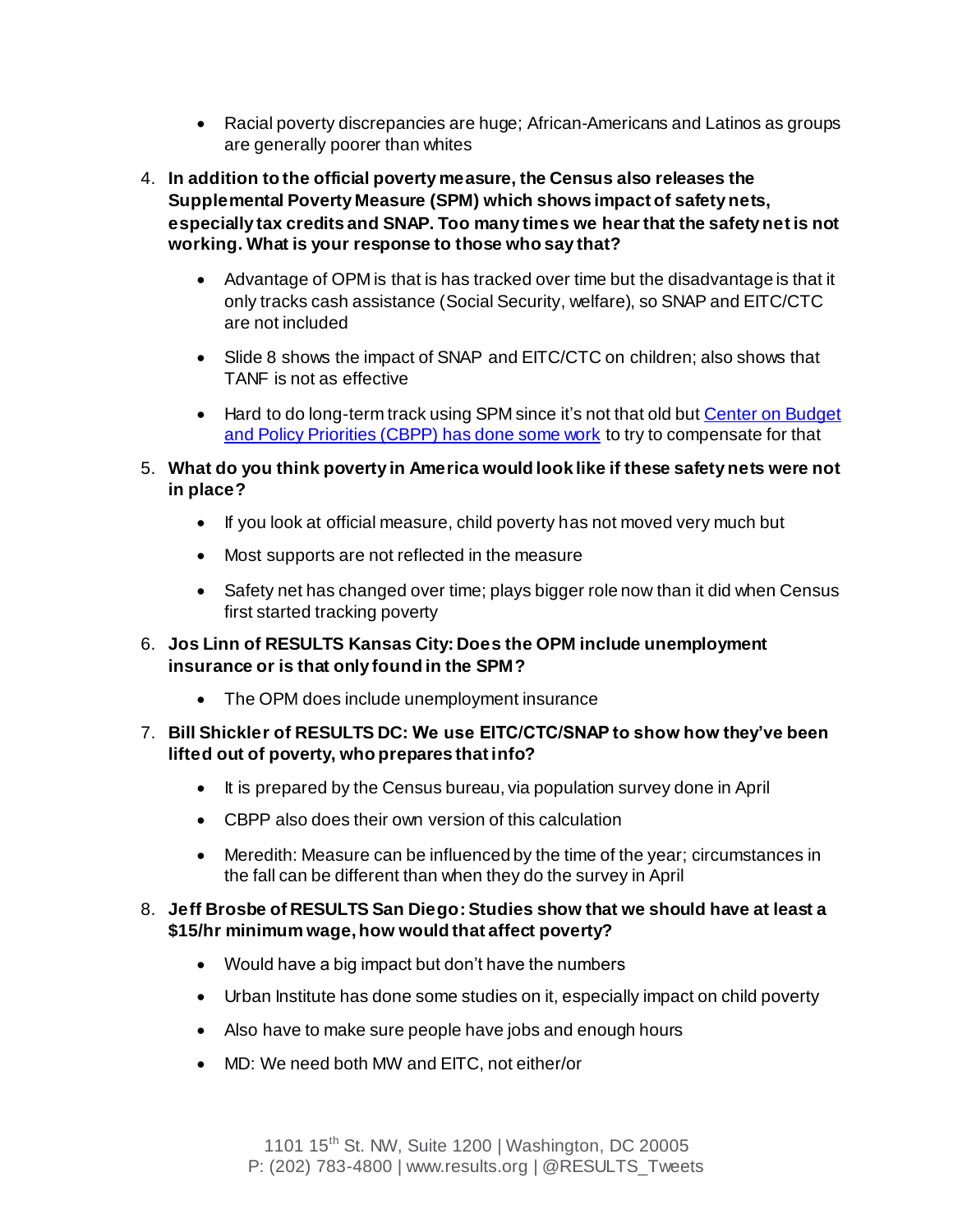- 9. **Steve in Las Cruces, Slide 6 shows for younger, student-age people in all ethnic groups a drop in poverty (slide 6), does that have to do with them being in school?**
	- Probably right, could be b/c of students
	- We need more data
- 10. **Lindsay Saunders of RESULTS Raleigh, NC: If a member of Congress says EITC is better than increasing the minimum wage or vice versa, what do you say?**
	- Both are important, fit together and strengthen each other
	- Often people who like EITC more don't work to expand it so need to hold them more accountable for that
	- Meredith: Push the key ask if you have limited time; don't let them get away without holding them accountable
	- EITC expansion for CW also a CLASP request; would expand for younger workers which faces higher poverty rate
- 11. **Bill Shickler or RESULTS DC: AFL-CIO study show that if the minimum wage had been raised with inflation since 1970, it would be \$24/hour, why EITC is important – highlights that gap. Even going to \$15/hour is too low.**
	- That is true and graph we use that shows how MW has lost value
	- EITC/CTC are in a way filling that gap

# **Overview of September Action**

## Meredith Dodson

The full September Action will be available after Tuesday's Census poverty data release.

- Will include highlights from the data and talking points for letters to the editor and opeds.
- We will also have several sample LTEs available to help you get started.
- Visit [http://www.results.org/take\\_action/september\\_2016\\_u.s.\\_poverty\\_action/](http://www.results.org/take_action/september_2016_u.s._poverty_action/) on Tuesday afternoon (will also link to in the Weekly Update)
- We'll also do an email blast about the Census data with a link to our online LTE that you can forward to your local networks

#### *You can [get ready now](http://www.results.org/weekly_update/u.s._poverty_weekly_update_september_6_2016/#TwentyMin) by:*

- **Looking for hooks** using ou[r Media Guide](http://capwiz.com/results/dbq/media/).
- **Connecting with local reporters and writers**.
- **Coordinating your targets with your group**.

New data shows impacting of expanding the EITC for different types of workers in each state.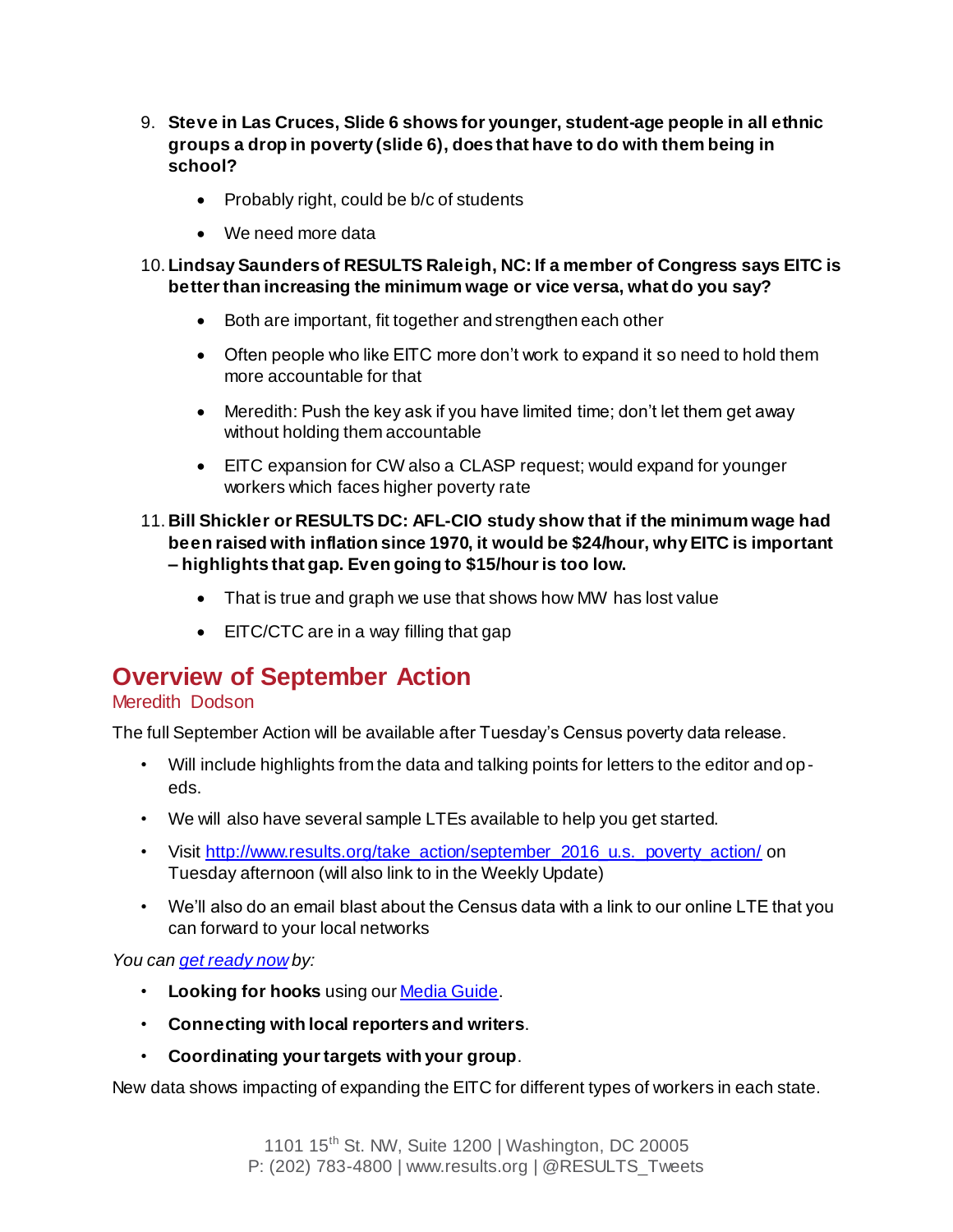• Source: Center on Budget and Policy Priorities[: http://www.cbpp.org/blog/expanding-the](http://www.cbpp.org/blog/expanding-the-eitc-would-help-workers-in-every-state)[eitc-would-help-workers-in-every-state](http://www.cbpp.org/blog/expanding-the-eitc-would-help-workers-in-every-state)

As always, if you have questions or need help with your letters and op-eds, please contact Jos Linn [\(jlinn@results.org](mailto:jlinn@results.org)) for assistance.

## **September Action Resources**

- **RESULTS September U.S. Poverty Action**: [http://www.results.org/take\\_action/september\\_2016\\_u.s.\\_poverty\\_action/](http://www.results.org/take_action/september_2016_u.s._poverty_action/)
- **New State Data on EITC for Childless Workers:** [http://www.cbpp.org/blog/expanding](http://www.cbpp.org/blog/expanding-the-eitc-would-help-workers-in-every-state)[the-eitc-would-help-workers-in-every-state](http://www.cbpp.org/blog/expanding-the-eitc-would-help-workers-in-every-state)
- **CBPP EITC State Face Sheets:** [http://www.cbpp.org/research/federal-tax/state-fact](http://www.cbpp.org/research/federal-tax/state-fact-sheets-the-earned-income-and-child-tax-credits)[sheets-the-earned-income-and-child-tax-credits](http://www.cbpp.org/research/federal-tax/state-fact-sheets-the-earned-income-and-child-tax-credits)
- **EITC Letter to the Editor:**  [http://capwiz.com/results/issues/alert/?alertid=59692501&MC\\_plugin=2201](http://capwiz.com/results/issues/alert/?alertid=59692501&MC_plugin=2201)
- **SNAP Letter to the Editor:**  [http://capwiz.com/results/issues/alert/?alertid=64248626&MC\\_plugin=2201](http://capwiz.com/results/issues/alert/?alertid=64248626&MC_plugin=2201)
- **RESULTS 2016 Lobby Requests:** 
	- [Expanding the EITC](http://www.results.org/uploads/files/RESULTS_Economic_Mobility_EITC_Congressional_Requests_(June_2016).pdf)
	- [Reducing the Wealth Gap](http://www.results.org/uploads/files/RESULTS_Economic_Mobility_Wealth_Gap_Congressional_Requests_(June_2016).pdf)
	- [Protecting SNAP](http://www.results.org/uploads/files/2016_RESULTS_Nutrition(SNAP)_Congressional_Requests.pdf)

# **September Training**

Jos Linn, Grassroots Manager for U.S. Poverty Campaigns (Kansas Coty, MO)

### **How to Get Your Letter to the Editor Published with Guest Speaker Willie Dickerson**

Background on Willie Dickerson

- Member of RESULTS Snohomish (WA)
- Been involved with RESULTS since early 1990's, regular volunteer since 2000
- 59 published media pieces on RESULTS U.S. Poverty issues since 2014 (30 different publications in 14 states)
- Overall, 294 RESULTS published letters, op-eds, and articles since 2014 (out of 1426 written)
- **1. What are your "secrets" to a good letter to the editor?**
	- Write letters or send them in, otherwise there is no hope
	- Your letters don't have to be perfect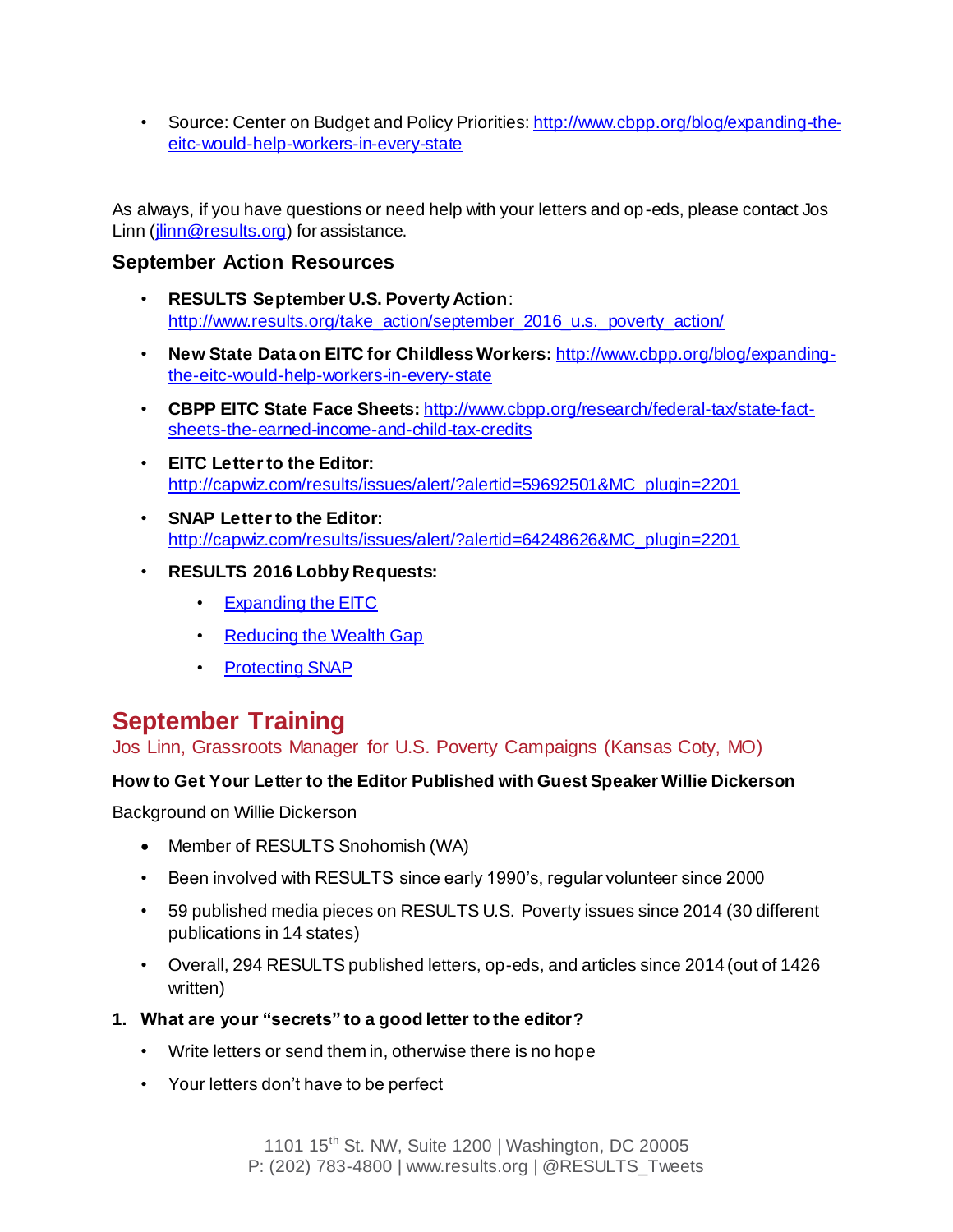- Sometimes "great letters" are not published and then the one I don't like, the one that I almost don't send, gets published
- Keep it simple; 1-2 facts (less than laser talks, even!)
- Once you "hook" to something in the paper/something in life, go from there
- **2. How do you come up with so many creative hooks for your letters?**
	- Commit to write, it forces yourself to do it
	- Look online, what's going on and how to connect something to your letter
	- Time of year: schools just starting (education....)
	- When travel (found paper in gas station and responded)
	- Respond to other letters RESULTS Australia has responded to an original piece with 3 more.

### **3. How do you stay motivated to keep writing letters as much as you do? And what is your process/routine?**

- Decided letter writing was my goal
- I've set letter-writing goals for last 3 years, then write letters every day to reach it
- Need support: my brother (the late Bob Dickerson) helped keep me motivated and gave me ideas and feedback
- I decided that I would write before breakfast each day because I love to eat, so that motivates me to get it done
- Now it's a habit, doesn't feel like my day is complete without sending a letter
- Realize why? Teacher for 35+ years and motivated by experiences of kids who experience hunger and poverty, want a better world for my children and grandchildren

### **4. How do you find the papers you plan to write to?**

- I'm still working on the keeping track write name of paper wrote to, highlight with date if published
- Anything within my reach magazines, stuff at the library
- Once you find hook big stories might be covered by AP, so "Google" headlines
- If I haven't seen it or it's been 30/50 days, I write back to paper and even respond to my own LTEs without
- Many papers hungry for letters
- Go for states where RESULTS hasn't been published, find via Google

### 5. **Christine (Kansas): I got response from paper when I submitted my letter, but never published. Do you have any tips?**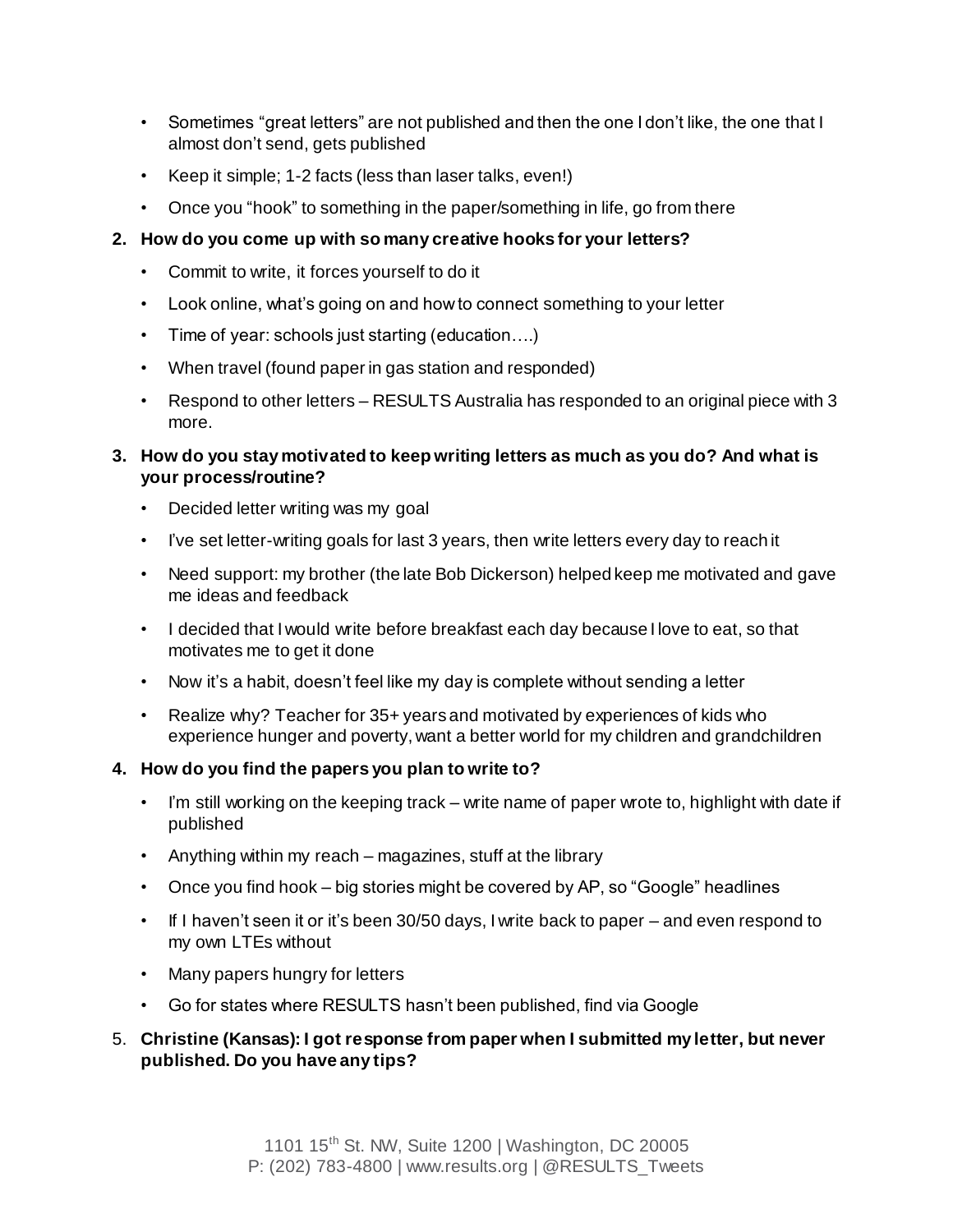• It is disappointing! USA Today has twice said they would publish me and never did. If you call them, be positive and curious about protocol – don't mess up relationship. In general I don't resubmit if chance will get published, but will redo/rewrite especially if responding to something specific.

# **Shares**

## Kristy Martino, U.S. Poverty Organizer (Kittery Point, ME)

### **Celebrating Your Media Advocacy**

- 96 media pieces (76 LTEs, 11 articles, 7 op-eds, 2 editorials)
	- 54 SNAP pieces, 36 EITC pieces
	- Let's get a bunch more this month!

### **Celebrating Your Direct Lobbying (Face-to-Face Meetings)**

- 100 members of Congress (66 House, 34 Senate)
- 5 congressional candidates, 1 presidential candidate (Clinton)
- 31 face-to-face meetings since the RESULTS International Conference one of our most active summers ever

#### Shares

Speaking of your activities this summer, let's go to **Cacie Waters in RESULTS Houston and San Antonio** to tell us about an interesting town hall she attended last month.

- *Our Congressman does his DC2DQ events, where he does town halls at every Dairy Queen in his district*
- *Bryson Rodriguez, a RESULTS REAL Change Fellow and I went to one. We introduced ourselves to staff members before event, greeted Congressman Hurd, walked into DQ together.*
- *Congressman Hurd opened off with thanking audience for attending, and discussed what he has accomplished as U.S. Rep. for CD 23.*
- *He then opened it up for a few questions, Bryson and I made our way to the line.*
- *While in line one of the staffer we talked with before event as if we would share our experience at the event after speaking to Congressman Hurd - we agreed and before leaving we were able to introduce ourselves, RESULTS, and our asks and Hurd's response while they recorded us. Very neat.*
- *I thanked Congressman Hurd for his vote of support on the 2015 omnibus bill, and let him know what those provisions will mean for those living in poverty and fighting to stay out of poverty. I then briefly explained SNAP's success being its federal control and*  funding, allowing it to effectively respond to the economy and local needs. I then *mentioned the child poverty rate being higher than the national poverty rate and finally asked if he will protect SNAP as the U.S. Rep. for CD-23.*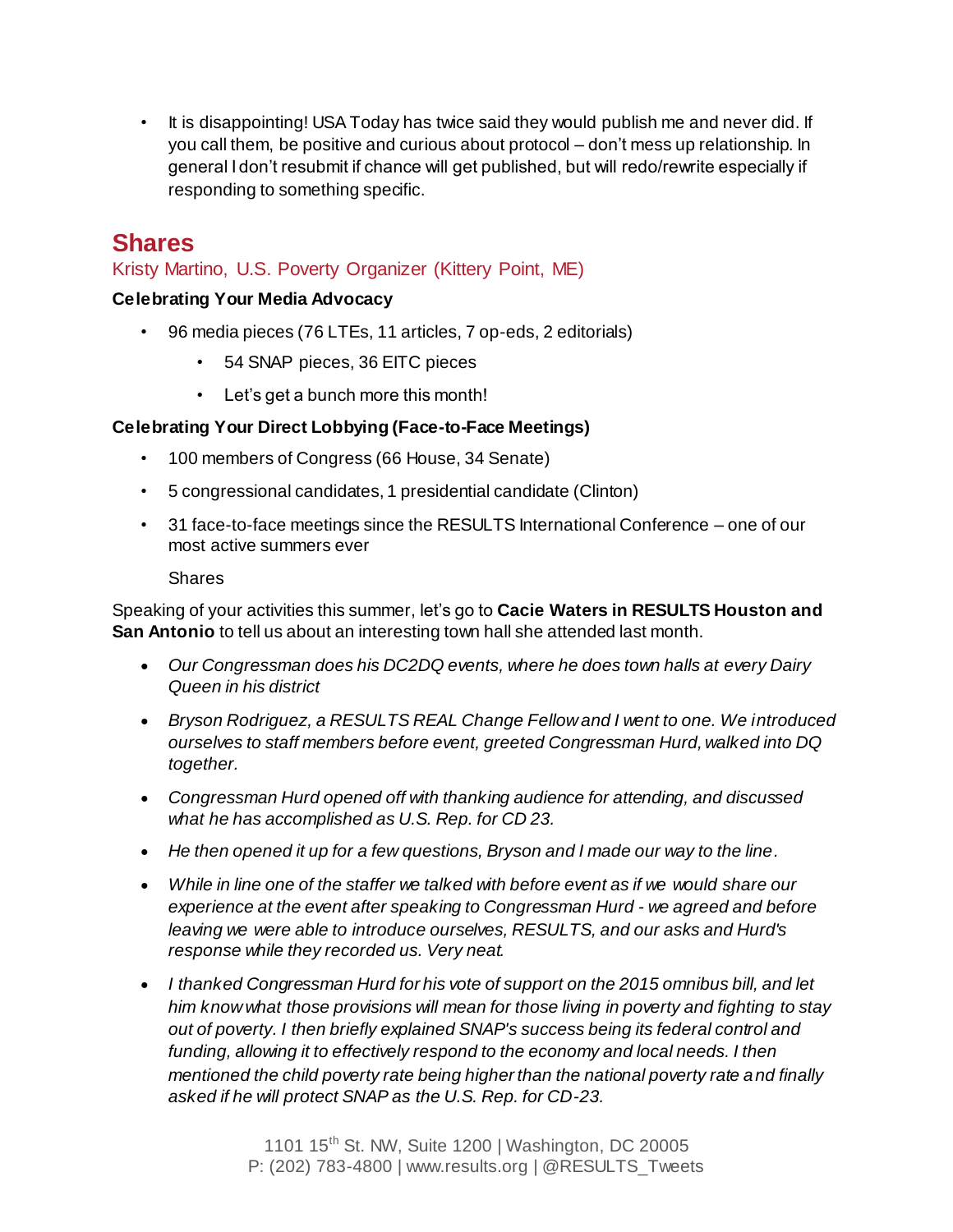- *He replied, "Oh absolutely, I support SNAP. It's 2016, no person, no child should be living in poverty." He then asked us to meet with his District Director to introduce ourselves and go over our requests.*
- *We introduced ourselves and this led to his District Director setting up an in district meeting with Bryson and I to discuss RESULTS and SNAP in more detail.*
- *Longest meeting with a congressional staffer I've ever attended - 2 1/2 hours. We discussed what Hurd would like to do, and plan to stay in touch to see how he can support RESULTS and SNAP/EITC*

Thanks, Cacie. Now, in addition to members of Congress, we want to use this election year to reach out to candidates for office as well. **Judy Zobel of RESULTS Des Moines** is going to share about a recent meeting they had with a candidate running against their current representative.

*The Des Moines group decided it would be important to meet with candidates for office as well as our sitting reps. If they are elected, this would insure we had a relationship with them.*

*To this end we made an appointment with Jim Mowrer who is running for Congress.*

*Two things important:*

- *Make sure he really understands what RESULTS is all about and wishes to continue his association with us*
- *Make sure we come off looking knowledgeable about the issues...not just a chat but a substantive discussion*

*I mentioned the Results website when I scheduled the meeting so his aide really understood the impact Results might have. We spent time filling him in on the goals of our organization. It didn't hurt that he remembered Jos from a previous encounter.*

*We then talked about EITC and working childless adults and how that affects Iowans. You always think that the person listening knows all there is to know about the topic but he was surprised by the numbers of vets affected by this issue. He is a vet so this caught his eye. Then we discussed SNAP with him.*

*It has been a long time since I've heard anyone from Iowa speak as a true champion of our issues but he certainly did. He is a public policy wonk and had his statement of no cuts to entitlements ready for us to hear...music to our ears.*

*His aide took pictures of our group meeting with him and put them on [his Facebook page](https://www.facebook.com/MowrerforIowa/photos/a.500210953381794.1073741828.497300430339513/1075717305831153/?type=3&theater). The caption read: "Earlier this week Jim met with members of RESULTS to discuss actions we can take to fight poverty here in Iowa and throughout the country. This campaign is all about standing up and putting working families first again. Thanks for the meeting and we look forward to continuing the discussion!"*

*I think we accomplished our goals for the meeting and this certainly was a good experience for our group.*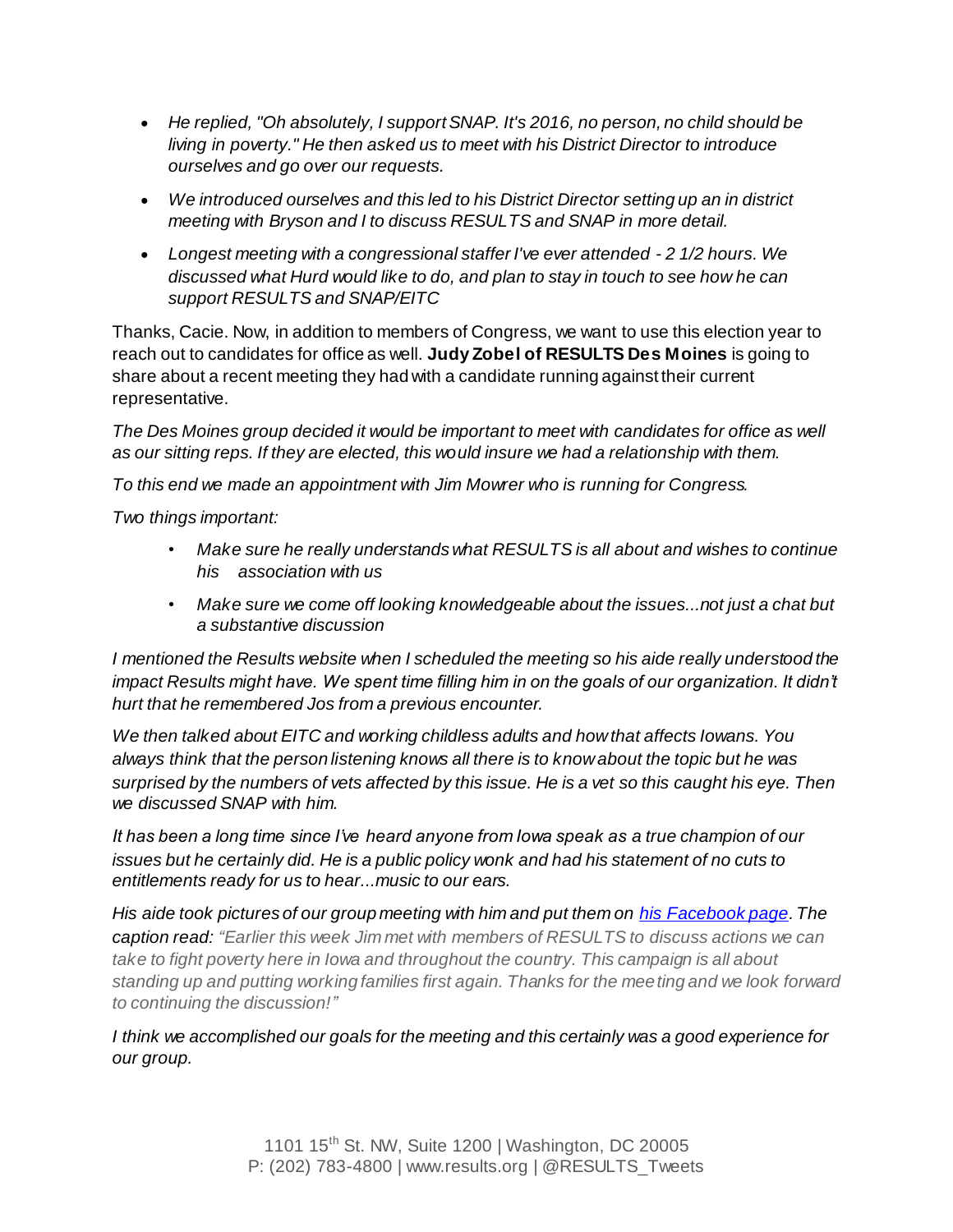# **Fundraising Update and Final Announcements**

#### Jos Linn

### **Fall Fundraising Campaign**

RESULTS advocates play a critical role in ensuring our organization has the resources needed to end extreme poverty. Your fundraising brings in critical support for our work – including funding staff and our efforts to expand to all 50 states.

Now with Labor Day behind us, kids back to school, and football season starting – you'll have the chance to help this fall. The RESULTS annual Virtual Thanksgiving Feast fundraising campaign is coming in November. Is your group planning to participate? The Development Team wants to know! Email [development@results.org](mailto:development@results.org) and look out for more details in the coming weeks.

### **2017 Grassroots Fundraising Planning**

In addition to 2016, we are also looking ahead to 2017. This October we begin the process of finalizing RESULTS' 2017 budget. We need your help to do this: we are asking for your Group's estimated 2017 fundraising plan now, so we can use this information to shape the overall budget. We understand that you probably don't have your plan completely figured out yet – or maybe you haven't discussed it at all yet – and that's okay. We just need a general idea of what you are planning to do.

In 2017, RESULTS will be doing our Friends and Family Campaigns in the spring, at Thanksgiving, and during the year for celebrations like birthdays and anniversaries. We'll also be supporting fundraising events throughout the year. When you sign up to fundraise for RESULTS, you have the support of the Development team behind you. That means during your FFC or event, you will get one-on-one support from Development Staff, customized fundraising materials, and a personal online fundraising page

We will also provide extra coaching for groups fundraising for the first time, including a special First Time Fundraising Kit that we'll email you after this call.

**We have a goal pf getting five new groups to take on fundraising in 2017.** If your group hasn't done fundraising before, consider joining a Friends and Family Campaign in 2017 to help us reach this. \$500 is a great starting goal for first time fundraising groups – that's only ten people giving \$50.

To make sharing your plans easy, we have a Google form you can fill out with your estimated 2017 fundraising plans. Please discuss plans with your local RESULTS Group and complete the form by **September 21.** You can access the form by going to:

[www.tinyurl.com/2017GRFundraising](http://www.tinyurl.com/2017GRFundraising). If you have questions, contact Mea Geizhals, Grassroots Fundraising Manager, a[t mgeizhals@results.org](mailto:mgeizhals@results.org) or 202-783-4800 ext. 131.

### **Other Announcements**

 **Try for Meetings and Town Halls Next Month.** Congress goes on recess October 1 and will be out until after the election. If you didn't meet with them this summer, contact